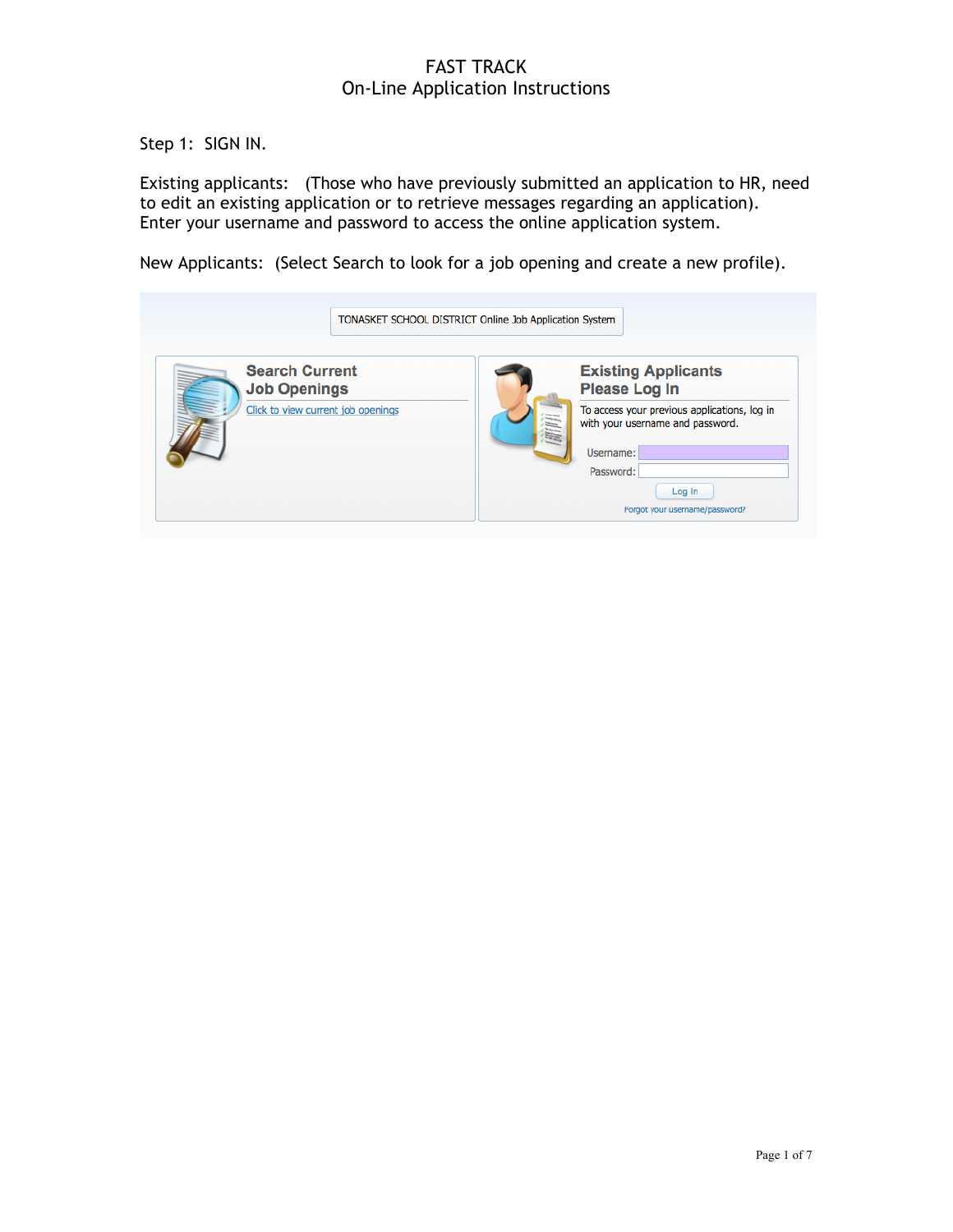Step 2: SEARCH FOR OPEN POSTED POSITIONS.

You may choose to filter available positions by selecting any of the categories shown and click [**Search for Posted Positions**] or to search for all open positions do not select a category and click [**Search for Posted Positions**].

| Search for Positions By: Position                                                                                                      | $\blacktriangledown$                                                                                                                                                                                                                                                                                           |                                                                                                                                                                    |
|----------------------------------------------------------------------------------------------------------------------------------------|----------------------------------------------------------------------------------------------------------------------------------------------------------------------------------------------------------------------------------------------------------------------------------------------------------------|--------------------------------------------------------------------------------------------------------------------------------------------------------------------|
| Position (Select All) (Select None)<br>*Administrator<br>$\blacksquare$ *Certificated<br><sup>*</sup> Classified<br><sup>*</sup> Coach | Assignment (Select All) (Select None)<br>*CBSS Principal<br>*Coaching - Athletic<br>*Custodian<br>*Elementary Teacher<br>*Maintenance<br>*Nutrition Services<br>*Para Educator<br>*Secretary<br>*Transportation                                                                                                | Location (Select All) (Select None)<br>CHIEF MOSES MIDDLE SCHOOL<br>COL BAS SECDRY SCHOOL<br><b>MAINTENANCE</b><br>MOSES LAKE HIGH SCHOOL<br>[Condefined Location] |
| Group (Select All) (Select None)<br><sup>*</sup> Base<br>[Undefined Group]                                                             | Submit Search<br>To filter the available posted positions, choose from the<br>categories displayed here and click 'Search For Posted<br>Positions'.<br>To view ALL posted positions, do not select any filter<br>categories.<br><b>Search For Posted</b><br><b>Positions</b><br><b>Reset Filters</b><br>Log In |                                                                                                                                                                    |

Step 3A: VIEW OPEN POSITIONS.

Select the position you want to apply for and then select [**View Details of Selected Position**]

| All Posted Positions Via Employee Access |                              |                               |             | 到上                             | <b>Update Job Filters</b>      |                                                       |
|------------------------------------------|------------------------------|-------------------------------|-------------|--------------------------------|--------------------------------|-------------------------------------------------------|
|                                          | Apply ▲ Position Description | <b>Assignment Description</b> | Job Type    | Location                       | Application<br><b>Deadline</b> | <b>View Details of</b><br><b>Highlighted Position</b> |
|                                          | *Administrator               | *CBSS Principal               |             | ADMINS/D COL BAS SECDRY SCHOOL | Until Filled                   | Apply for Selected                                    |
| $\blacksquare$                           | *Certificated                | *Elementary Teacher           | *Substitut( |                                | Until Filled                   | Position(s)                                           |
|                                          | *Classified                  | *Custodian                    | *Substitute |                                | <b>Until Filled</b>            | Log In                                                |
|                                          | *Classified                  | *Maintenance                  | *HVAC       | <b>MAINTENANCE</b>             | Until Filled                   |                                                       |
| $\Box$                                   | *Classified                  | *Nutrition Services           | *Substitute |                                | <b>Until Filled</b>            |                                                       |
| $\Box$                                   | *Classified                  | *Para Educator                | *Substitute |                                | Until Filled                   |                                                       |
|                                          | *Classified                  | *Secretary                    | *Substitute |                                | <b>Until Filled</b>            |                                                       |

Review the position listing.

- A: Select **[View]** to see the complete job description.
- B: Attachments noted with an \* are required before you can submit your application.
- C: The position listing will also give you a preview of the questions included in the online application. Other categories that might display for various open positions could include:
	- 1. Skills Questions.
	- 2. General Questions.
	- 3. Screener Questions.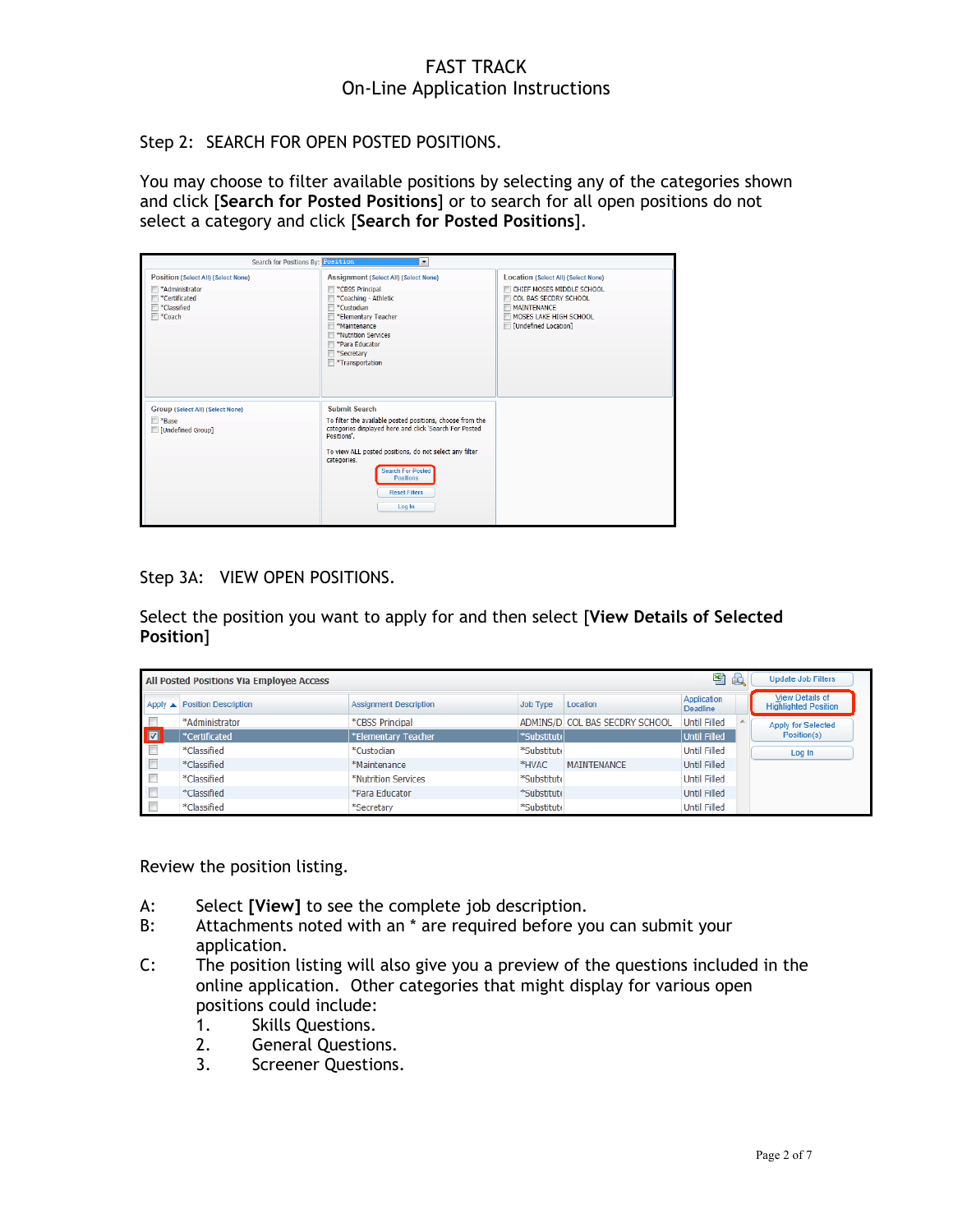| <b>Position Information</b>                                                                                                                                                                                                                                                                                                                                                                                                                                                                                                                                                                                                                                                                                                                                                                                                                                                                                                                                                                                                                                                                                                                                                                                                                                                                                                                                                                                                                                                                                                                                                                                                                |                               |                                                   |      | Apply For Position |
|--------------------------------------------------------------------------------------------------------------------------------------------------------------------------------------------------------------------------------------------------------------------------------------------------------------------------------------------------------------------------------------------------------------------------------------------------------------------------------------------------------------------------------------------------------------------------------------------------------------------------------------------------------------------------------------------------------------------------------------------------------------------------------------------------------------------------------------------------------------------------------------------------------------------------------------------------------------------------------------------------------------------------------------------------------------------------------------------------------------------------------------------------------------------------------------------------------------------------------------------------------------------------------------------------------------------------------------------------------------------------------------------------------------------------------------------------------------------------------------------------------------------------------------------------------------------------------------------------------------------------------------------|-------------------------------|---------------------------------------------------|------|--------------------|
| Listing ID: 120120001                                                                                                                                                                                                                                                                                                                                                                                                                                                                                                                                                                                                                                                                                                                                                                                                                                                                                                                                                                                                                                                                                                                                                                                                                                                                                                                                                                                                                                                                                                                                                                                                                      |                               | Additional Information: Open indefinitely         |      | <b>Back</b>        |
| Position: "Certificated                                                                                                                                                                                                                                                                                                                                                                                                                                                                                                                                                                                                                                                                                                                                                                                                                                                                                                                                                                                                                                                                                                                                                                                                                                                                                                                                                                                                                                                                                                                                                                                                                    |                               | Employment Type: On Call                          |      |                    |
| Assignment: "Elementary Teacher                                                                                                                                                                                                                                                                                                                                                                                                                                                                                                                                                                                                                                                                                                                                                                                                                                                                                                                                                                                                                                                                                                                                                                                                                                                                                                                                                                                                                                                                                                                                                                                                            |                               | Job Descriptions: Substitute Teacher (Attachment) | View |                    |
|                                                                                                                                                                                                                                                                                                                                                                                                                                                                                                                                                                                                                                                                                                                                                                                                                                                                                                                                                                                                                                                                                                                                                                                                                                                                                                                                                                                                                                                                                                                                                                                                                                            | Job Type: "Substitute Teacher | Application Deadline: Until Filled                |      |                    |
| <b>Information Release Form</b>                                                                                                                                                                                                                                                                                                                                                                                                                                                                                                                                                                                                                                                                                                                                                                                                                                                                                                                                                                                                                                                                                                                                                                                                                                                                                                                                                                                                                                                                                                                                                                                                            |                               |                                                   |      |                    |
| All of the information I have provided in my application materials is true, correct, and complete. I authorize Moses Lake School District to make any investigation of any personal, educational, vocational, or employment hi<br>to provide Moses Lake School District with information they have regarding me. I hereby release and discharge Moses Lake School District and those prior employers or other references who provide information from any and al<br>information. This information includes the sources cited above and specific examples as follows: the local Washington State Patrol, information from the Federal Bureau of Investigation of either data on all criminal convic<br>maintained, information from SPI, the Washington or other State Department of Social Services Child Protective Services Unit and any locality to which they may refer for release of information pertaining to any findings of<br>agree that if I am employed. I will provide verification of my certification, education, and experience. I agree that information provided by an individual shall be confidential and I shall not have access to such informat<br>false or incomplete statements, the district may, at its sole discretion, without notice or due process procedures, terminate my employment contract. If such action is taken by the district, the contract shall be deemed yo<br>I also understand and agree that I may be conditionally employed while the district performs a background record check or while the district awaits the Board of Directors making a final hiring decision as to whether or not |                               |                                                   |      |                    |
| employment is conditioned on the completion of both the above acts and until such time as they are completed, my employment shall only be as a casual day-to-day employee and will not in any way bind or require the district                                                                                                                                                                                                                                                                                                                                                                                                                                                                                                                                                                                                                                                                                                                                                                                                                                                                                                                                                                                                                                                                                                                                                                                                                                                                                                                                                                                                             |                               |                                                   |      |                    |
| <b>Conditions of Employment</b>                                                                                                                                                                                                                                                                                                                                                                                                                                                                                                                                                                                                                                                                                                                                                                                                                                                                                                                                                                                                                                                                                                                                                                                                                                                                                                                                                                                                                                                                                                                                                                                                            |                               |                                                   |      |                    |
| 1. Are you a citizen or do you have a visa which permits you to work in the United States?<br>2. I authorize the Moses Lake School District to make any investigation of any personal, educational, vocational, or employment history. I further authorize any former employer, person, firm, corporation, oducational, or v<br>District with information they have regarding me. I hereby release and discharge the District and those who provide information from any and all liability as a result of furnishing and receiving this information.<br>3. I certify that answers given herein are true and complete to the best of my knowledge. In the event of employment, I understand that false or misleading information given in my application or interview(s) may result in<br>by all rules and regulations of the District.                                                                                                                                                                                                                                                                                                                                                                                                                                                                                                                                                                                                                                                                                                                                                                                                     |                               |                                                   |      |                    |
| <b>General Questions</b><br>1. If you are a current District employee, do you authorize the hiring committee to review your personnel file?<br>2. Are you currently a substitute teacher with the District?<br>3. Have you ever been dismissed or discharged from a tob, or have you separated employment in order to avoid discipline or discharge? If yes, please explain.<br>4. Are you presently under contract? If yes, with whom and what is your present position/title?                                                                                                                                                                                                                                                                                                                                                                                                                                                                                                                                                                                                                                                                                                                                                                                                                                                                                                                                                                                                                                                                                                                                                            |                               |                                                   |      |                    |
| 5. Are you a former employee of the Moses Lake School District? If yes, what was your position and name while employed with us?<br>6. Have you ever been on a plan of improvement or probation plan? If yes, please explain the circumstances, including the underlying facts, place, date, and outcome.<br>7. Have you ever been placed on administrative leave pending investigation of allegations of misconduct? If yes, please explain the circumstances, including the underlying facts, place, date, and outcome.<br>8. Have you ever been the subject of a complaint to the Superintendent of Public Instruction or any other disciplinary board or licensing body? If yes, please explain the circumstances, including the underlying facts, plac<br>9. Have you ever resigned or otherwise separated from any employment (inclusive of regular or extra curricular positions) in order to avoid discharge or non-renewal? If yes, please explain the circumstances, including the                                                                                                                                                                                                                                                                                                                                                                                                                                                                                                                                                                                                                                                |                               |                                                   |      |                    |
| 10. Have you ever been discharged or non-renewed from any employment (inclusive of regular or extracurricular positions)? If yes, please explain the circumstances, including the underlying facts, place, date, and outcome.                                                                                                                                                                                                                                                                                                                                                                                                                                                                                                                                                                                                                                                                                                                                                                                                                                                                                                                                                                                                                                                                                                                                                                                                                                                                                                                                                                                                              |                               |                                                   |      |                    |
| 11. Have you ever been released from prison or been convicted of any crime? If yes, please explain the nature of the crime, the place, and date, A conviction record will not necessarily bar you from employment.<br>12. Are you presently charged with, but not convicted of, a crime? (Exclude civil infractions, such as minor traffic citations). If yes, please explain the nature of the crime, place, date, and court. A pending criminal ch<br>13. Are you able to perform the essential functions of a certificated/classified position with or without reasonable accommodation?                                                                                                                                                                                                                                                                                                                                                                                                                                                                                                                                                                                                                                                                                                                                                                                                                                                                                                                                                                                                                                                |                               |                                                   |      |                    |
| <b>Attachments</b>                                                                                                                                                                                                                                                                                                                                                                                                                                                                                                                                                                                                                                                                                                                                                                                                                                                                                                                                                                                                                                                                                                                                                                                                                                                                                                                                                                                                                                                                                                                                                                                                                         |                               |                                                   |      |                    |
| <b>CERTIFIED COVER LETTER</b><br>CERTIFIED RESUME-OPTIONAL<br>LICENSE/CERTIFICATION                                                                                                                                                                                                                                                                                                                                                                                                                                                                                                                                                                                                                                                                                                                                                                                                                                                                                                                                                                                                                                                                                                                                                                                                                                                                                                                                                                                                                                                                                                                                                        |                               |                                                   |      |                    |
| <b>PRAXIS TEST RESULTS</b><br>CERT REFERENCE LETTER #1<br>CERT REFERENCE LETTER #2<br><b>TRANSCRIPT 1</b>                                                                                                                                                                                                                                                                                                                                                                                                                                                                                                                                                                                                                                                                                                                                                                                                                                                                                                                                                                                                                                                                                                                                                                                                                                                                                                                                                                                                                                                                                                                                  |                               |                                                   |      |                    |
| <b>TRANSCRIPT 2</b><br><b>TRANSCRIPT 3</b><br>CERTIFIED MISCELLANEOUS                                                                                                                                                                                                                                                                                                                                                                                                                                                                                                                                                                                                                                                                                                                                                                                                                                                                                                                                                                                                                                                                                                                                                                                                                                                                                                                                                                                                                                                                                                                                                                      |                               |                                                   |      |                    |
| <b>Apply For Position</b><br>Back                                                                                                                                                                                                                                                                                                                                                                                                                                                                                                                                                                                                                                                                                                                                                                                                                                                                                                                                                                                                                                                                                                                                                                                                                                                                                                                                                                                                                                                                                                                                                                                                          |                               |                                                   |      |                    |

Step 3B: APPLY FOR THE POSITION.

When you're ready to begin the online application, click on the **[Apply for Position]**  button either at the top or the bottom of the page. You can also select the **[Back]** button to return to Open Positions and then select **[Apply for Selected Position(s)**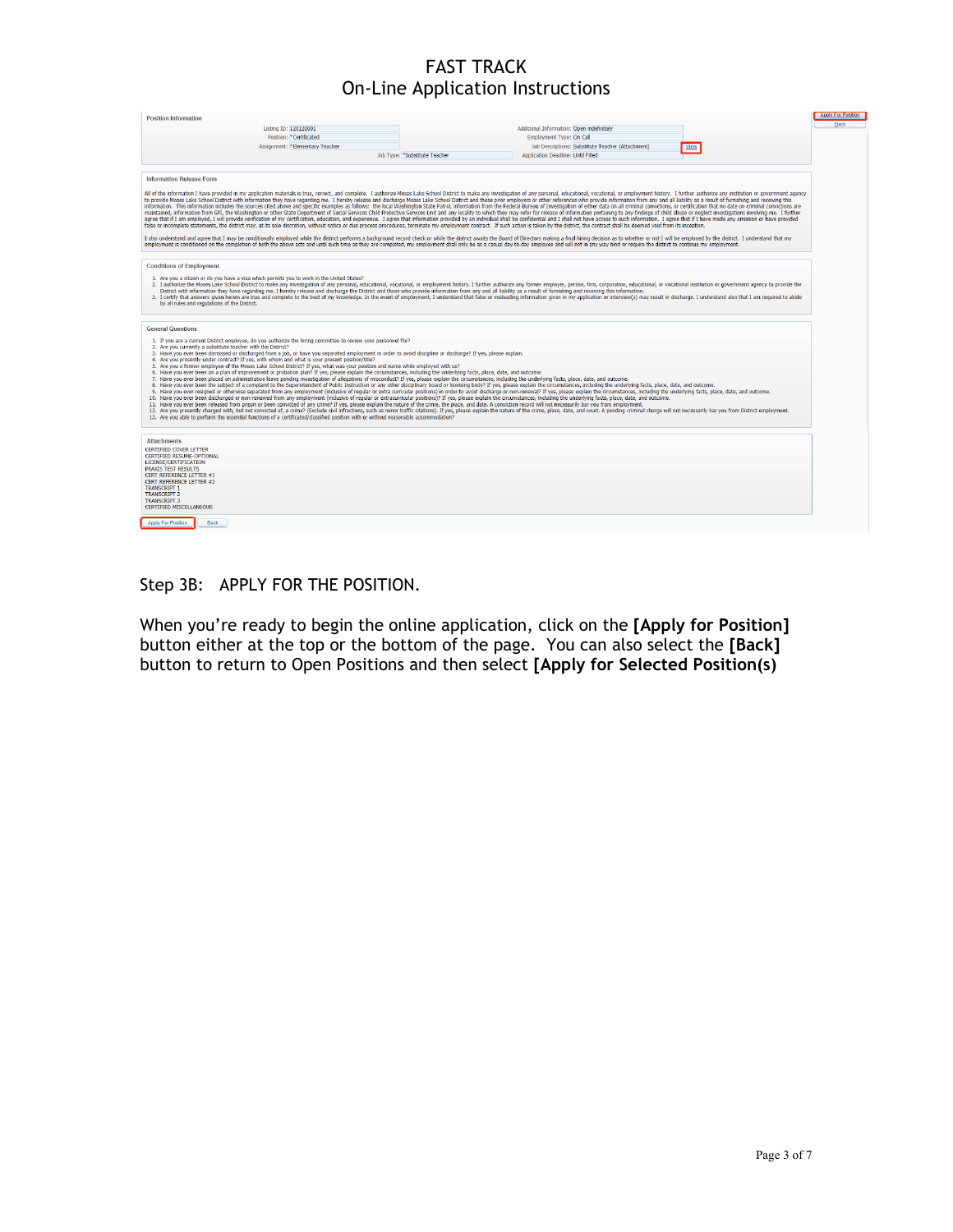Step 5: LOGIN TO YOUR ACCOUNT

Existing Users: Enter your username and password and select [**Log In**]. If you have forgotten your username and/or password click on [**Forgot username/password**]. After you supply the email address you registered with, your username and password will be sent to you via email.

New Users: You will need to create a profile. Fill in requested information and then click [**Create Profile**]. (See sample below).

| <b>Existing Users Please Log In</b> |                                          |  |  |  |  |  |  |  |
|-------------------------------------|------------------------------------------|--|--|--|--|--|--|--|
| Username:                           |                                          |  |  |  |  |  |  |  |
| Password:                           |                                          |  |  |  |  |  |  |  |
|                                     | Log In                                   |  |  |  |  |  |  |  |
|                                     | Forgot your username/password?           |  |  |  |  |  |  |  |
|                                     |                                          |  |  |  |  |  |  |  |
|                                     | <b>New Users Please Create a Profile</b> |  |  |  |  |  |  |  |
|                                     | I Would Like To Create a New Profile     |  |  |  |  |  |  |  |
| Your Email Address:                 | jdoe@sample.com                          |  |  |  |  |  |  |  |
| * Your First Name:                  | <b>JANE</b>                              |  |  |  |  |  |  |  |
| * Your Last Name:                   | <b>DOE</b>                               |  |  |  |  |  |  |  |
| * Your Username:                    | jdoes11                                  |  |  |  |  |  |  |  |
| * Your Password:                    |                                          |  |  |  |  |  |  |  |
| * Re-Enter Password:                |                                          |  |  |  |  |  |  |  |
| <b>Create Profile</b>               |                                          |  |  |  |  |  |  |  |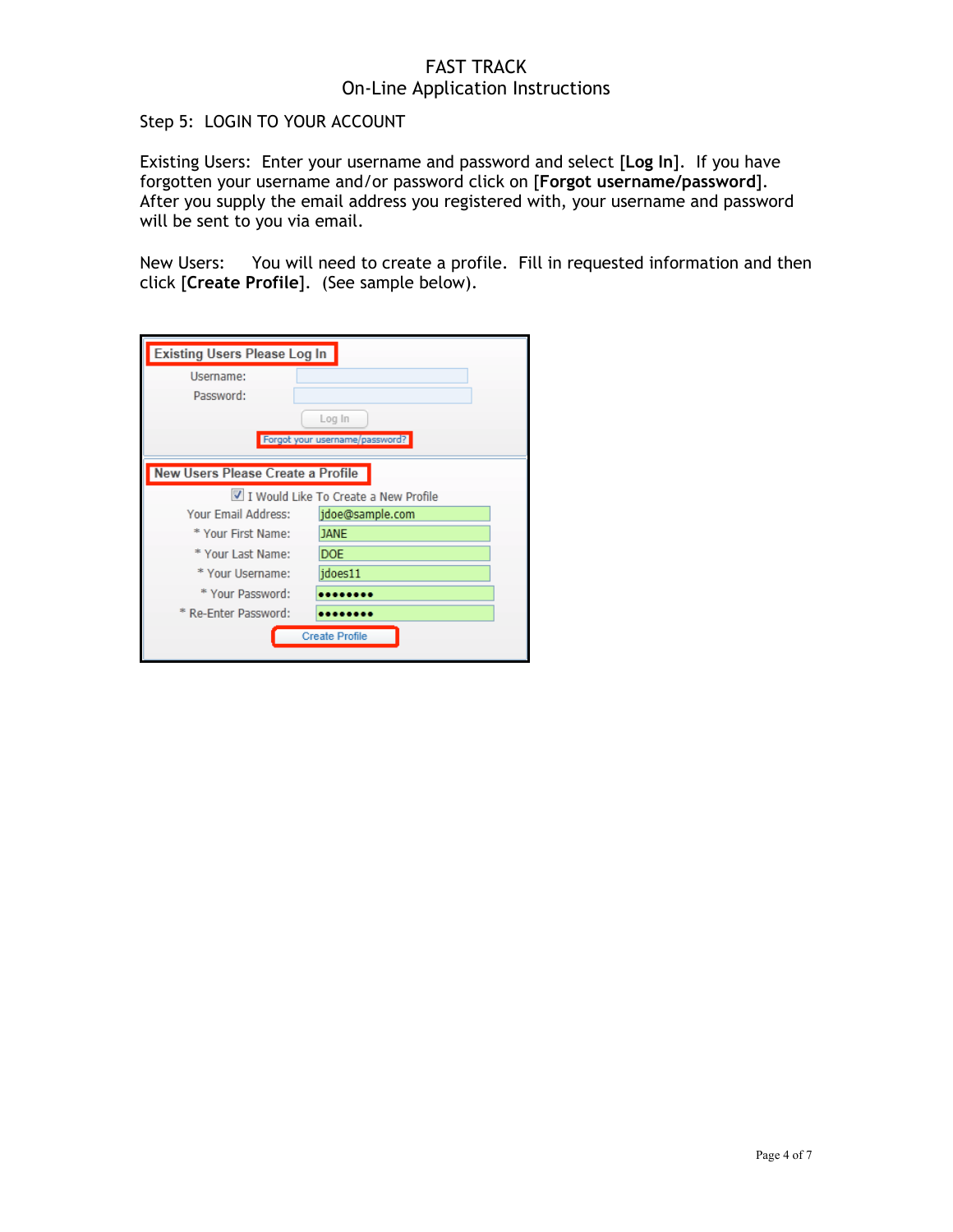## Step 6: BEGIN YOUR ONLINE APPLICATION.

As you complete each section you must check the [**I Have Completed ……To The Best Of My Abilities**] box. You may edit any section at any time.

| <b>Application Dashboard</b>                                                                                                                                                                                                                                                                                                                                                                                                                                                                                                           |                   |                        | ot t<br>?                 |
|----------------------------------------------------------------------------------------------------------------------------------------------------------------------------------------------------------------------------------------------------------------------------------------------------------------------------------------------------------------------------------------------------------------------------------------------------------------------------------------------------------------------------------------|-------------------|------------------------|---------------------------|
| <b>Job Listing</b>                                                                                                                                                                                                                                                                                                                                                                                                                                                                                                                     |                   |                        | Submit to HR              |
| Listing: 120120001                                                                                                                                                                                                                                                                                                                                                                                                                                                                                                                     |                   | Type: Part Time        |                           |
| Position: * Certificated                                                                                                                                                                                                                                                                                                                                                                                                                                                                                                               | Dept:             |                        | <b>Cancel Application</b> |
| Assignment: *Elementary Teacher                                                                                                                                                                                                                                                                                                                                                                                                                                                                                                        | Group:            |                        |                           |
| Location:                                                                                                                                                                                                                                                                                                                                                                                                                                                                                                                              |                   | Deadline: Until Filled |                           |
| Appl. Status: Not Submitted                                                                                                                                                                                                                                                                                                                                                                                                                                                                                                            |                   |                        | <b>Return to Profile</b>  |
| View Details Of This Job Listing                                                                                                                                                                                                                                                                                                                                                                                                                                                                                                       |                   |                        |                           |
| This position has 8 sections to complete before you can submit your<br>application. The sections are listed below and can be completed in any order.<br>Each section (except Comments) contains a checkbox indicating that you have<br>entered the information to the best of your abilities. Checking the checkbox will<br>also change the status of the corresponding section below to 'Completed'.<br>When no sections are marked 'Incomplete', you may submit your application to<br>Human Resources with the button at the right. |                   |                        |                           |
| <b>Contact Information</b><br>Contact information including your name, phone                                                                                                                                                                                                                                                                                                                                                                                                                                                           | <b>Completed</b>  |                        |                           |
| number and address.                                                                                                                                                                                                                                                                                                                                                                                                                                                                                                                    |                   | Edit                   |                           |
| <b>Conditions of Employment</b>                                                                                                                                                                                                                                                                                                                                                                                                                                                                                                        |                   |                        |                           |
| Conditions of employment for this position. You must Incomplete<br>be able to answer YES to all of these questions to be<br>eligible for this position.                                                                                                                                                                                                                                                                                                                                                                                |                   | Add                    |                           |
| <b>Education History</b><br>Your educational background including High School Incomplete<br>and post-High School education, degrees, GPA and<br>dates.                                                                                                                                                                                                                                                                                                                                                                                 |                   | Edit                   |                           |
| <b>Certifications/Licenses</b>                                                                                                                                                                                                                                                                                                                                                                                                                                                                                                         |                   |                        |                           |
| Any certifications or licenses you may have.                                                                                                                                                                                                                                                                                                                                                                                                                                                                                           | <b>Incomplete</b> | Add                    |                           |
| <b>Employment History</b>                                                                                                                                                                                                                                                                                                                                                                                                                                                                                                              |                   |                        |                           |
| Your employment history, including contacts, salary Incomplete<br>and dates.                                                                                                                                                                                                                                                                                                                                                                                                                                                           |                   | Add                    |                           |
| <b>General Questions</b>                                                                                                                                                                                                                                                                                                                                                                                                                                                                                                               |                   |                        |                           |
| You will be required to answer general questions Incomplete<br>about your qualifications for this position.                                                                                                                                                                                                                                                                                                                                                                                                                            |                   | Add                    |                           |
| <b>Attachments</b>                                                                                                                                                                                                                                                                                                                                                                                                                                                                                                                     |                   |                        |                           |
| You can attach documents related to this position<br>such as your resume, cover letter and letter(s) of<br>recommendation.                                                                                                                                                                                                                                                                                                                                                                                                             | <b>Optional</b>   | Add                    |                           |
| <b>Comments</b>                                                                                                                                                                                                                                                                                                                                                                                                                                                                                                                        |                   |                        |                           |
| Any comments you may have regarding your<br>application for this position.                                                                                                                                                                                                                                                                                                                                                                                                                                                             | <b>Optional</b>   | Add                    |                           |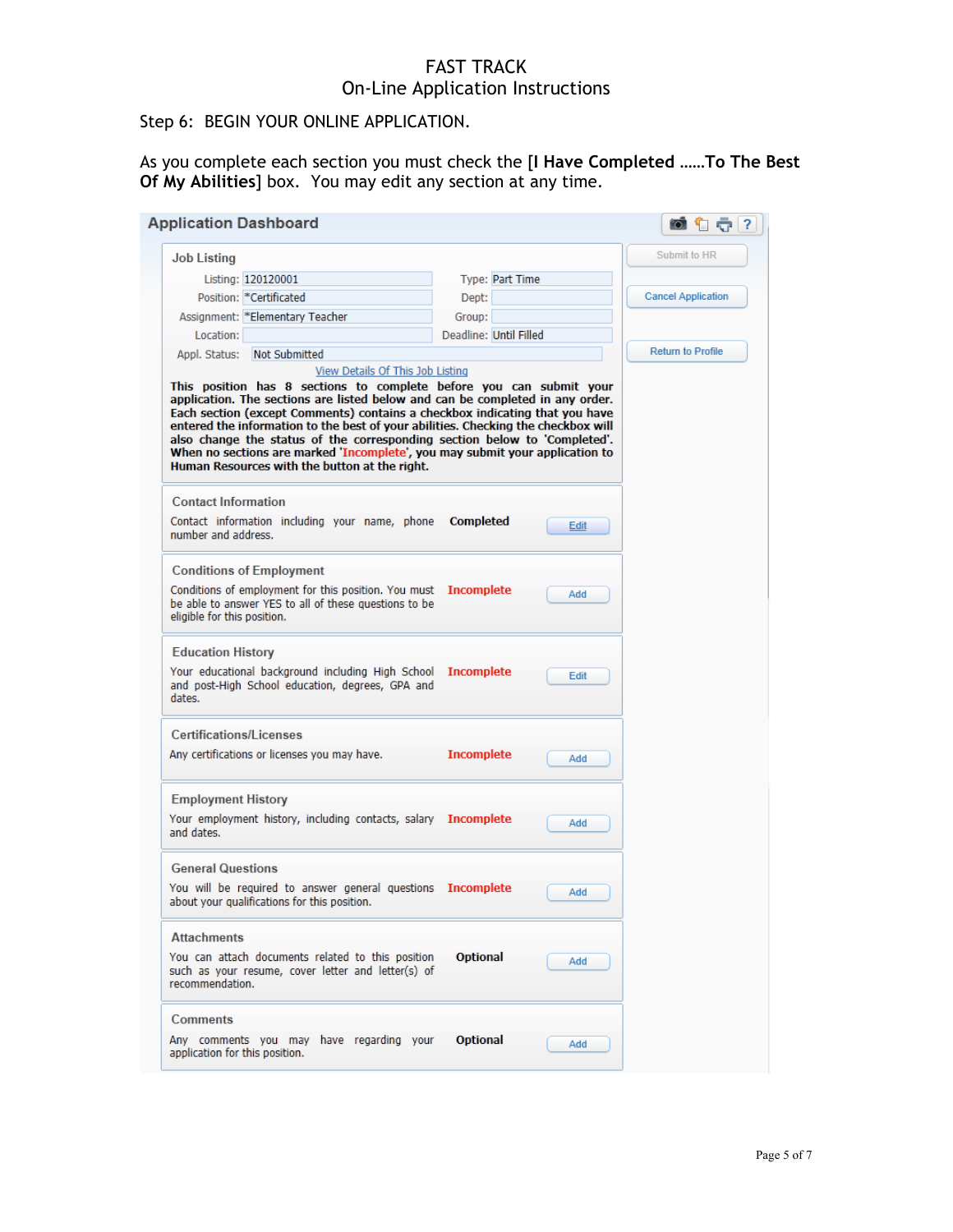#### FAST TRACK

# On-Line Application Instructions

The buttons to the right of the position information will allow you to: [**Submit to HR**] Submit your completed application to HR. This button remains desensitized until all required areas of the application are completed. [**Cancel Application**]Cancel your application.

Return to your profile.

#### Step 7: SUBMIT COMPLETED APPLICATION TO HR

When all sections have been completed click [**Submit to HR**].

| <b>Job Listing</b>                                                                                                                                                                                                                                                                                                                                                                                                                                                                                                                                                         |                        |                 |      | <b>Submit to HR</b>       |
|----------------------------------------------------------------------------------------------------------------------------------------------------------------------------------------------------------------------------------------------------------------------------------------------------------------------------------------------------------------------------------------------------------------------------------------------------------------------------------------------------------------------------------------------------------------------------|------------------------|-----------------|------|---------------------------|
| Listing: 120120001                                                                                                                                                                                                                                                                                                                                                                                                                                                                                                                                                         |                        | Type: Part Time |      |                           |
| Position: * Certificated                                                                                                                                                                                                                                                                                                                                                                                                                                                                                                                                                   | Dept:                  |                 |      | <b>Cancel Application</b> |
| Assignment: * Elementary Teacher                                                                                                                                                                                                                                                                                                                                                                                                                                                                                                                                           | Group:                 |                 |      |                           |
| Location:                                                                                                                                                                                                                                                                                                                                                                                                                                                                                                                                                                  | Deadline: Until Filled |                 |      |                           |
| Appl. Status: Not Submitted                                                                                                                                                                                                                                                                                                                                                                                                                                                                                                                                                |                        |                 |      | <b>Return to Profile</b>  |
| View Details Of This Job Listing<br>This position has 8 sections to complete before you can submit your<br>application. The sections are listed below and can be completed in any order.<br>Each section (except Comments) contains a checkbox indicating that you have<br>entered the information to the best of your abilities. Checking the checkbox will<br>also change the status of the corresponding section below to 'Completed'.<br>When no sections are marked 'Incomplete', you may submit your application to<br>Human Resources with the button at the right. |                        |                 |      |                           |
| <b>Contact Information</b>                                                                                                                                                                                                                                                                                                                                                                                                                                                                                                                                                 |                        |                 |      |                           |
| Contact information including your name, phone<br>number and address.                                                                                                                                                                                                                                                                                                                                                                                                                                                                                                      | <b>Completed</b>       |                 | Edit |                           |
| <b>Conditions of Employment</b><br>Conditions of employment for this position. You must<br>be able to answer YES to all of these questions to be<br>eligible for this position.                                                                                                                                                                                                                                                                                                                                                                                            | <b>Completed</b>       |                 | Edit |                           |
| <b>Education History</b><br>Your educational background including High School<br>and post-High School education, degrees, GPA and<br>dates.                                                                                                                                                                                                                                                                                                                                                                                                                                | <b>Completed</b>       |                 | Edit |                           |
| <b>Certifications/Licenses</b>                                                                                                                                                                                                                                                                                                                                                                                                                                                                                                                                             |                        |                 |      |                           |
| Any certifications or licenses you may have.                                                                                                                                                                                                                                                                                                                                                                                                                                                                                                                               | <b>Completed</b>       |                 | Edit |                           |
| <b>Employment History</b><br>Your employment history, including contacts, salary<br>and dates.                                                                                                                                                                                                                                                                                                                                                                                                                                                                             | <b>Completed</b>       |                 | Edit |                           |
| <b>General Questions</b><br>You will be required to answer general questions<br>about your qualifications for this position.                                                                                                                                                                                                                                                                                                                                                                                                                                               | <b>Completed</b>       |                 | Edit |                           |
| <b>Attachments</b><br>You can attach documents related to this position<br>such as your resume, cover letter and letter(s) of<br>recommendation.                                                                                                                                                                                                                                                                                                                                                                                                                           | <b>Optional</b>        |                 | Add  |                           |
| Comments<br>Any comments you may have regarding your<br>application for this position.                                                                                                                                                                                                                                                                                                                                                                                                                                                                                     | <b>Optional</b>        |                 | Add  |                           |